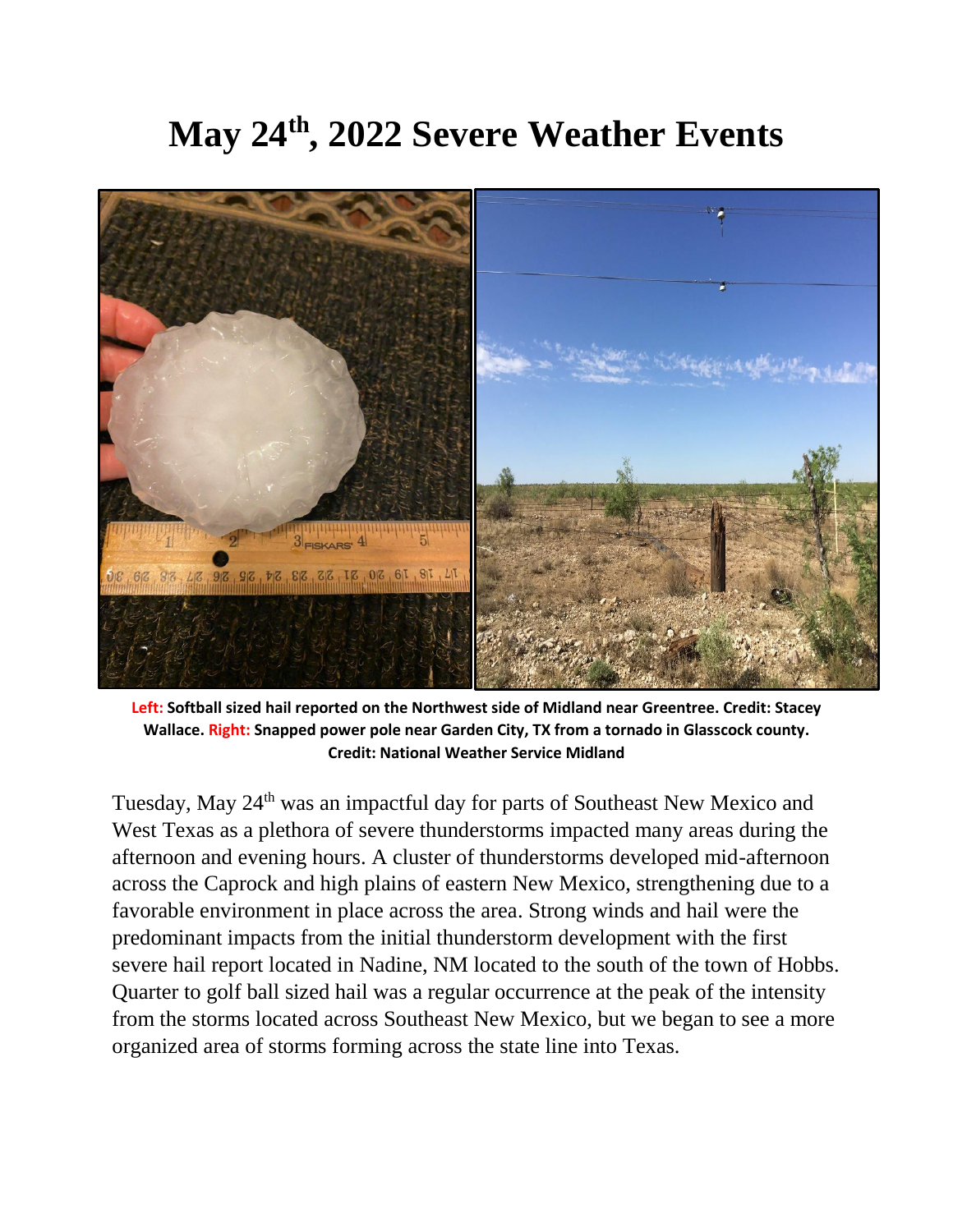Around 315 PM CDT, a strong thunderstorm was developing across portions of Andrews and Gaines county in West Texas with radar signatures indicating severe wind and hail potential to the west and southwest of the towns of Seminole and Andrews. By 345 PM CDT, a noticeable increase in storm severity became apparent with a better-defined storm structure and accompanying reports of golf ball to near two-inch hail across the northern portions of Andrews county up near Frankel City to the Gaines county line. The storm in question began to shift from easterly movement to the southeast which is a classic indication of a strengthening storm. This would be the precursor of what would impact areas to the southeast such as Midland, Greenwood, and down through Glasscock county.

Thunderstorms would continue to intensify as they moved southeast towards the Midland/Ector county line with severe winds and large hail continuing to be the main threats as the population centers became in-line with the storm motion. The first hail reports came in around 515 PM CDT with quarter to half dollar sized hail north of Loop 250 and TX 191. Not much long after, reports of hail between two and three inches became increasingly more prominent across the northern side of Midland with strong winds near severe levels being indicated at both Midland International and Midland Airpark as the storm moved overhead.



**Left: Large hail between golf ball and tea cup size in Midland. Credit: Larry Lee Fuentes. Right: A large hailstone in North Midland. Credit: Franny Zollinger**

The severe thunderstorm would continue to drop large hail across the northeastern side of Midland as it moved to the southeast into the eastern half of Midland county, eventually turning into adjacent Glasscock county. A noticeable radar signature of rotation became apparent as it moved out of the city of Midland towards the Northwest areas of Glasscock county. Multiple reports of large hail the size of tennis balls and baseballs ended up impacting the Garden City area and surrounding locales after 6 PM CDT with the sheriff's office reporting a possible tornado to the west of town between Hwy's 158 and 137. Significant power pole, tree, siding and roof damage were reported across Garden City giving an indication of how strong and widespread the impacts were felt from the storm as it moved through the region. After a survey of the damage, the National Weather Service in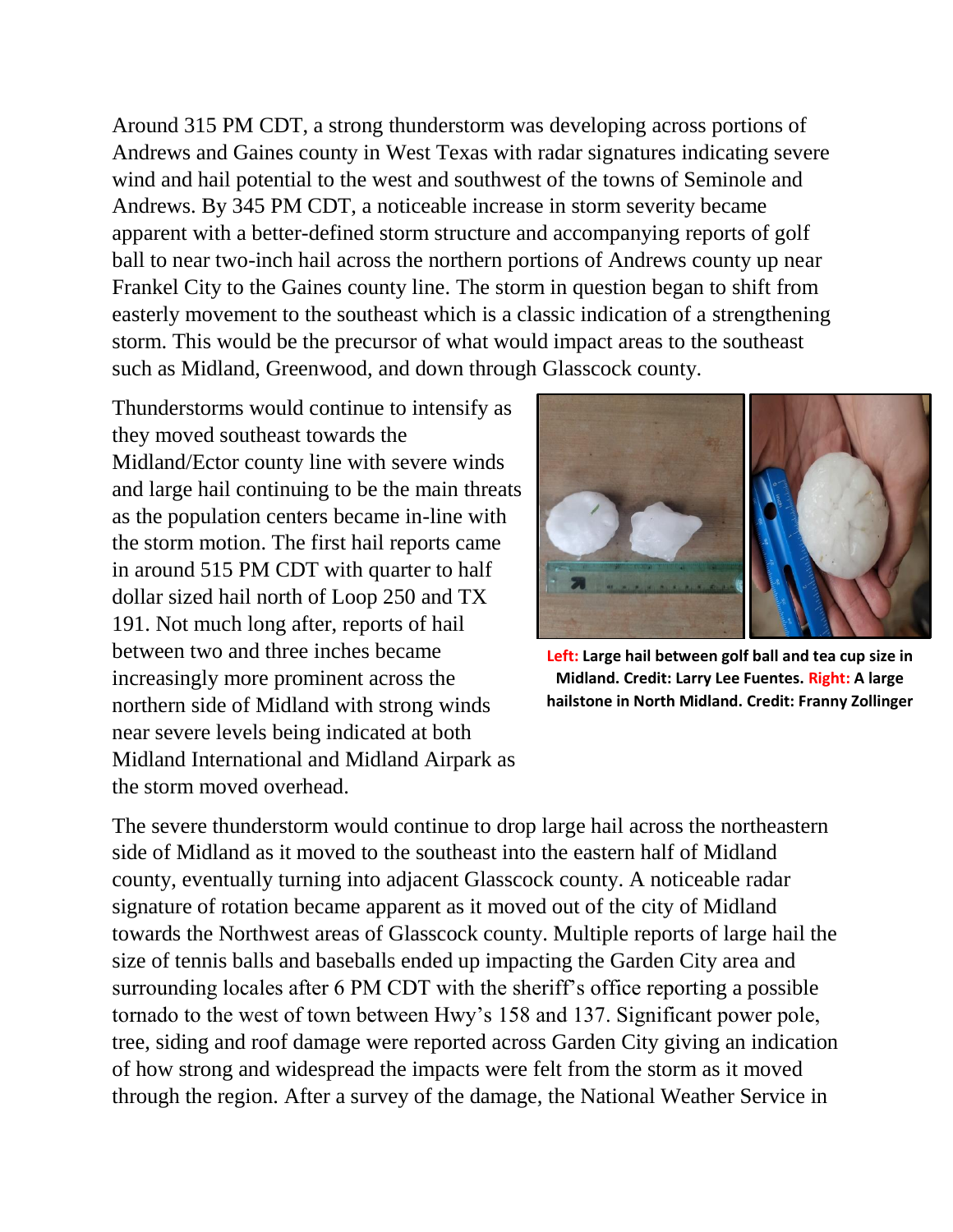Midland confirmed two separate areas of damage. The first area was within the confines of Garden City where extensive damage was found across the town and surrounding locales. Wind damage was found to be around the threshold of 85 mph where large cottonwood trees and branches were broken within the vicinity of the town proper. Trees that were uprooted were also found to lie in a similar direction, which coincides with a straight-line wind damage pattern.

The second area of damage was confirmed to be from a tornado as picture and video evidence also aided in the decision. The rating of the tornado was found to be an EF-2 with wind estimates around 120 mph and a path length of 11 miles. The tornado likely cycled a few times during its lifespan as the video evidence shows a pattern of touching ground and lifting within the time frame of interest. There were no injuries or fatalities associated with the tornado and repairs to the power structures were already underway after the area southwest of Garden City was impacted.



**Path of the tornado confirmed by the National Weather Service in Midland. The tornado started just of the north of Hwy 158 (10 miles west of Garden City) and continued 11 miles to the southeast. The tornado finally dissipated after 16 minutes.**